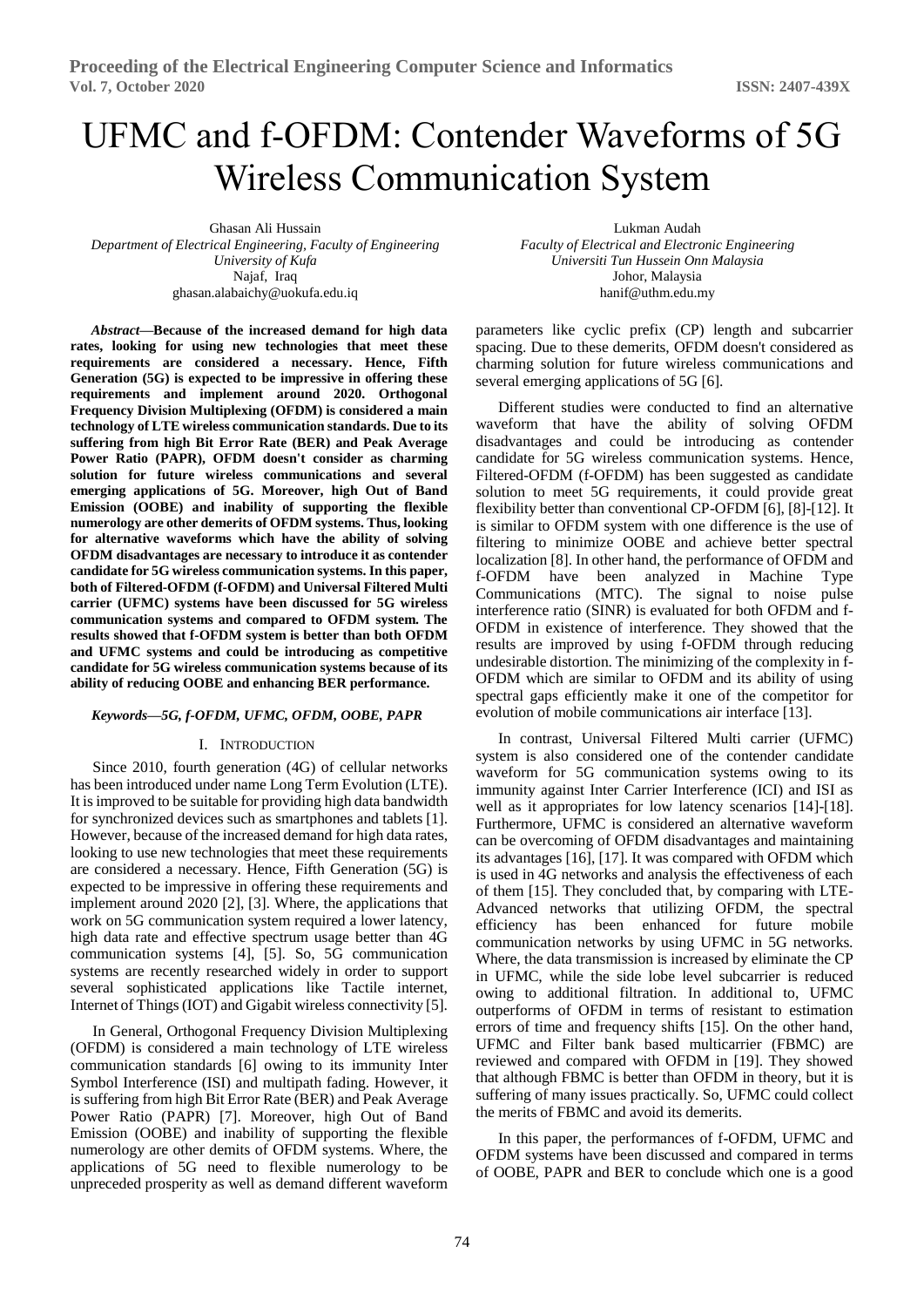contender candidate for 5G mobile communication system. The rest of the paper is organized as follows, the block diagrams of f-OFDM, UFMC and OFDM are explained in section 2. Whereas, section 3 is presenting the comparison results and discussion. Lastly, some conclusions have been pointed out in section 4.

# II. SYSTEM DIAGRAM

Block diagrams of each OFDM, UFMC and f-OFDM systems will be explained in this section. Where, system parameters that used in this paper are explained in table I. OFDM is particular used in 4G, it is a multicarrier modulation scheme as shown in figure 1. OFDM system has the ability of transmit a large number of digital data via a radio wave. In time domain, OFDM utilizes unpretentious square windowing pulse shaping which is resulting the sinc shape in frequency domain [20].

On the other hand, block diagram of f-OFDM system has been shown in figure 2. Where, novel f-OFDM system waveform enables coexistence and spectrum slicing of multi subbands. To minimizes the interference between neighboring subbands, f-OFDM system uses K band limited filters on the baseband OFDM signals. So, it could suppresses the interference and OOBE from the neighboring subbands to enough low level. To meet the requirements depending on the application scenario, the numerology for each subbands can be obtained in f-OFDM. To achieve trade-off between frequency and time localization, the used filter must be designed carefully. While, the FIR filter (windowed Sinc method) is usually utilized [21].

TABLE I. SYSTEM PARAMETERS

| <b>Transmission Bandwidth</b> |                            | 5MHz                 |  |
|-------------------------------|----------------------------|----------------------|--|
| <b>IFFT/FFT Points</b>        |                            | 512                  |  |
| Occupied Subcarrier           |                            | 300                  |  |
| Cyclic Prefix Length          |                            | 36                   |  |
| Modulation                    |                            | 64OAM                |  |
|                               | Type                       | <b>RRC</b> Windowed- |  |
| Filter                        |                            | Sinc                 |  |
| Design                        | Roll-off factor $(\alpha)$ | 0.6                  |  |
| f-OFDM                        | Length                     | 513                  |  |
|                               |                            |                      |  |
|                               | Sub band offset            | 156                  |  |
| UFMC                          | Filter length              | 43                   |  |
|                               | Side lobe attention        | 40                   |  |



which is works by self-subcarrier modulation. Where, the grouping of subcarrier minimizes the filter length compared to FBMC as well minimizes the time of modulation perform. Both transmitter and receiver of UFMC are shown in figure 3. The Whole band will be dividing into subbands and it will be processing individually in UFMC, each subbands have a fixed number of sub-carriers [4].



Fig. 2. Filtered OFDM system.



Fig. 3. UFMC system.

## III. RESULTS AND DISCUSSION

In this section, three criteria's namely OOBE, PAPR and BER have been discussed for f-OFDM and UFMC systems and compared to OFDM. The aims of did this comparisons to show the best waveform that can be introducing for 5G wireless communication systems.



Nowadays, UFMC modulation method is considered a highly research involved 5G. It works equivalent to the generality of FBMC and f-OFDM modulations. UFMC is performed by a group of subcarrier modulation unlike FBMC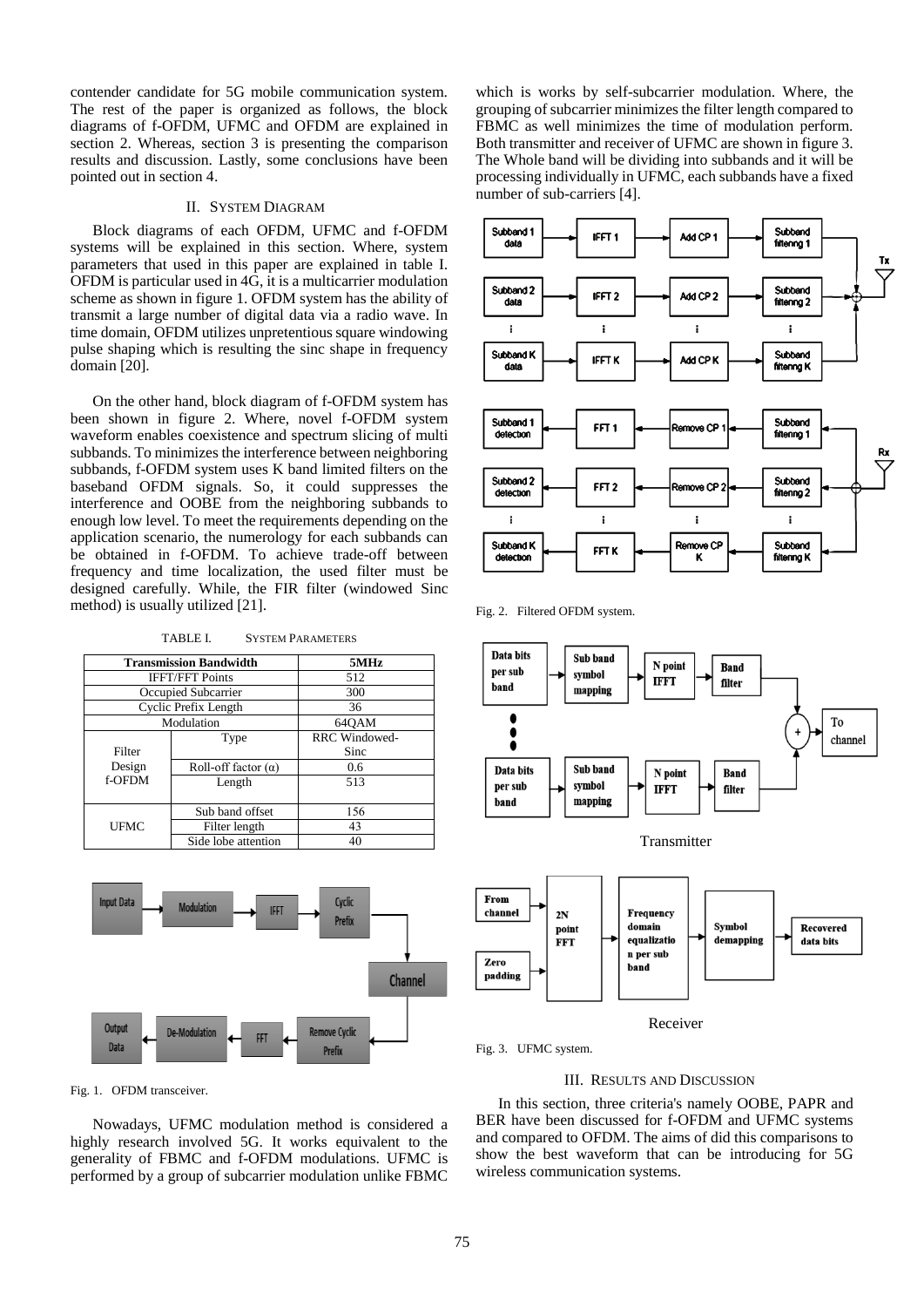First, the Power Spectral Density (PSD) of 200 subcarriers for both OFDM and UFMC systems are depicted in figure 4 [4]. Where in UFMC, the whole band will be divided into 10 subbands, each one contents 20 subcarriers which less side lobes than OFDM. So, the OOBE level of UFMC is less than OFDM system as shown in figure 4.



Fig. 4. PSD for UFMC versus OFDM systems.

 $-0.5$ 

Whilst, the comparison of PAPR for OFDM versus UFMC are presented in table II.

 $\overline{0}$ 

Normalized frequency

 $0.5$ 

| TABLE II.        | <b>PAPR VALUES</b> |             |
|------------------|--------------------|-------------|
| <b>Technique</b> | <b>OFDM</b>        | <b>UFMC</b> |
| PAPR (dB)        | 9.9269             | 8.6229      |

Table II showed that the PAPR value has been reduced in UFMC system compared to OFDM system, where it was 8.6229 dB in UFMC versus 9.9269 dB in OFDM. So, using

UFMC system is contributing in minimizing the PAPR value better than conventional OFDM system

Figure 5 depicted the PSD for f-OFDM versus OFDM systems. It shows that the OOBE level of f-OFDM is also lower than OFDM system. So, OOBE levels of both UFMC and f-OFDM systems are lower and better than OFDM system. Whereas, the comparison of PAPR values between OFDM and f-OFDM systems are presented in table III.

Table III shows that the value of PAPR of f-OFDM was 11.5702 dB and 8.5584dB for OFDM. Thus, f-OFDM couldn't minimize the PAPR value lower than OFDM system unlike UFMC system which achieve lower value of PAPR than conventional OFDM system. Lastly, the comparison of BER performances among f-OFDM, UFMC and OFDM systems are depicted in figure 6.

| <b>Technique</b> | <b>OFDM</b> | $\parallel$ f-OFDM |
|------------------|-------------|--------------------|
| PAPR (dB)        | 8.5584      | 11.5702            |



Fig. 5. OOBE of f-OFDM versus OFDM systems.



Fig. 6. OFDM, UFMC and f-OFDM system performance.